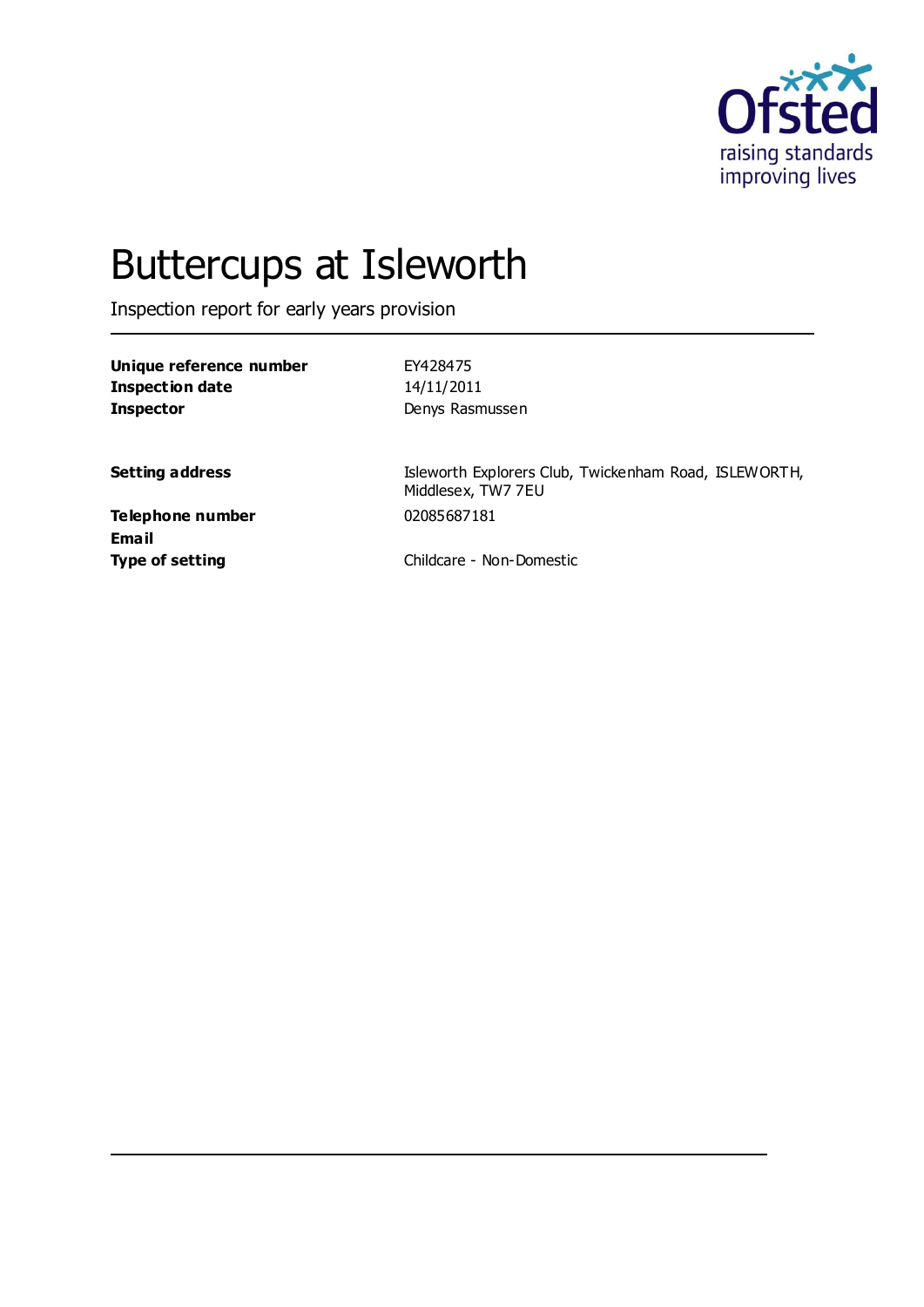The Office for Standards in Education, Children's Services and Skills (Ofsted) regulates and inspects to achieve excellence in the care of children and young people, and in education and skills for learners of all ages. It regulates and inspects childcare and children's social care, and inspects the Children and Family Court Advisory Support Service (Cafcass), schools, colleges, initial teacher training, work-based learning and skills training, adult and community learning, and education and training in prisons and other secure establishments. It assesses council children's services, and inspects services for looked after children, safeguarding and child protection.

If you would like a copy of this document in a different format, such as large print or Braille, please telephone 0300 123 1231, or email enquiries@ofsted.gov.uk.

You may copy all or parts of this document for non-commercial educational purposes, as long as you give details of the source and date of publication and do not alter the information in any way.

T: 0300 123 1231 Textphone: 0161 618 8524 E: enquiries@ofsted.gov.uk W: [www.ofsted.gov.uk](http://www.ofsted.gov.uk/)

© Crown copyright 2011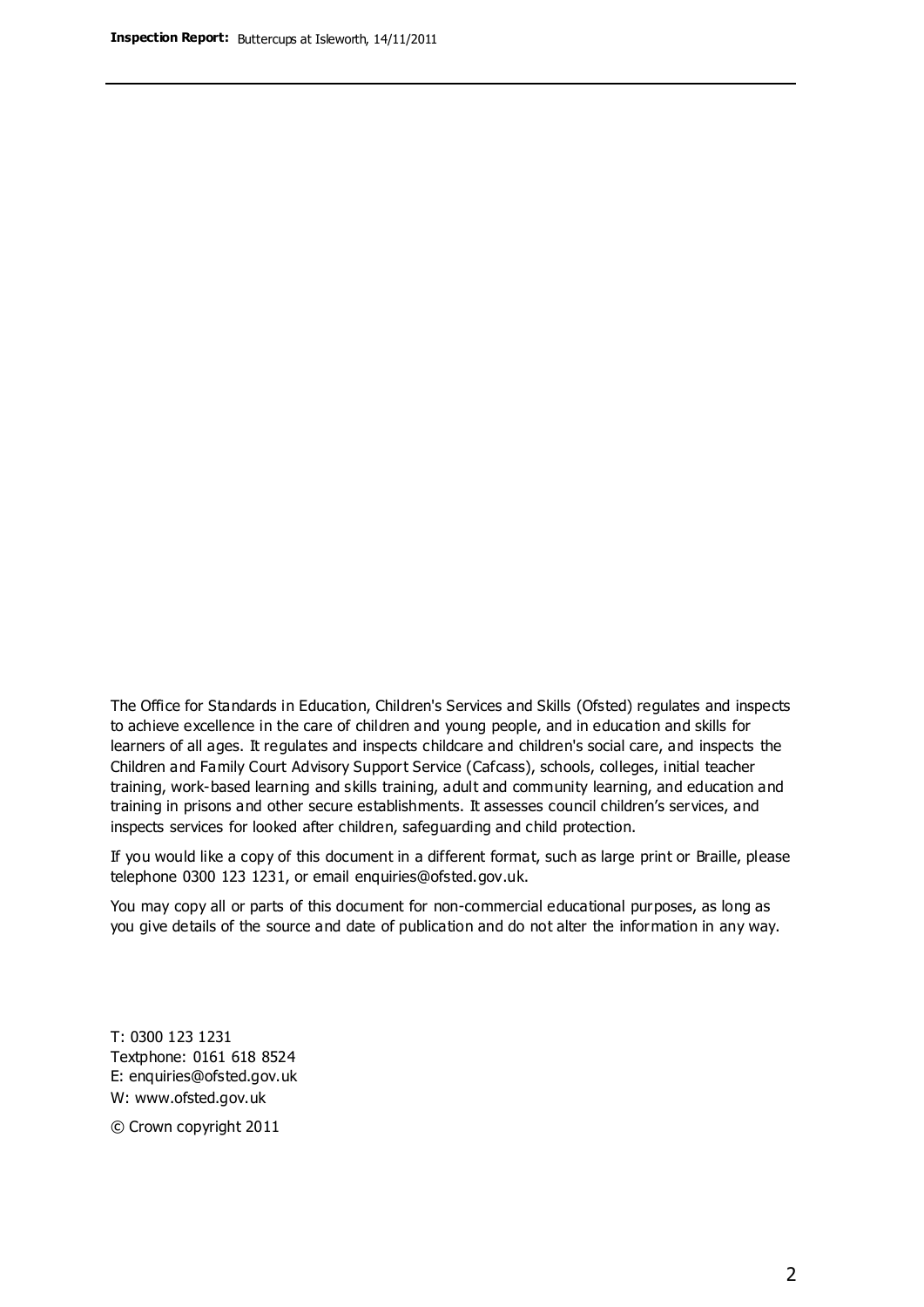#### **Introduction**

This inspection was carried out by Ofsted under Sections 49 and 50 of the Childcare Act 2006 on the quality and standards of the registered early years provision. 'Early years provision' refers to provision regulated by Ofsted for children from birth to 31 August following their fifth birthday (the early years age group). The registered person must ensure that this provision complies with the statutory framework for children's learning, development and welfare, known as the *Early* Years Foundation Stage.

The provider must provide a copy of this report to all parents with children at the setting where reasonably practicable. The provider must provide a copy of the report to any other person who asks for one, but may charge a fee for this service (The Childcare (Inspection) Regulations 2008 regulations 9 and 10).

Please see our website for more information about each childcare provider. We publish inspection reports, conditions of registration and details of complaints we receive where we or the provider take action to meet the requirements of registration.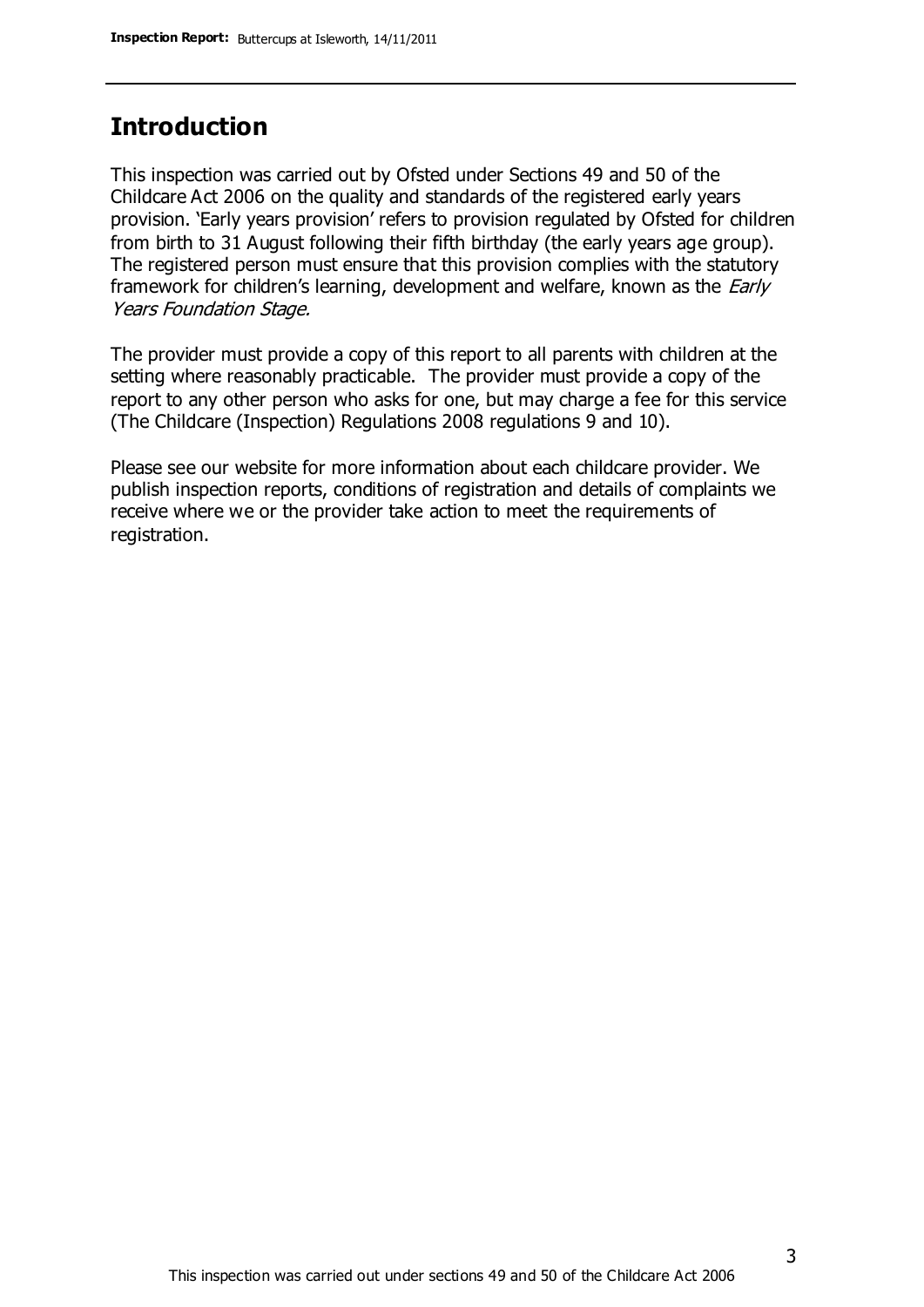# **Description of the setting**

Buttercups Day Nursery opened in 1988 and re-registered in 2011. The nursery operates from the ground floor of the Explorers Club in Isleworth, in the London borough of Hounslow. It is one of seven nurseries run by the Buttercups Nurseries Ltd. There are two play rooms, one of which is a baby room. All children share access to a secure enclosed outdoor play area. The nursery is registered on the Early Years Register and a maximum of 49 children may attend at any one time. The nursery is open each week day from 8am to 6pm all year round, except for bank holidays and three days at Christmas.. The nursery support children who speak English as an additional language and children with special educational needs and/or disabilities. There are currently 68 children on roll. Of these, 16 children receive funding for nursery education. The nursery employs 13 staff. All of the staff hold appropriate early years qualifications. In 2007 the nursery received accreditation by the Pre-school Learning Alliance. The nursery practices the High/Scope approach.

#### **The overall effectiveness of the early years provision**

Overall the quality of the provision is outstanding.

The motivated and ambitious staff are highly productive and have created a safe, stimulating and inclusive environment. Staff are dedicated to making sure that the needs of all children are met. This is supported by the highly effective partnerships with parents, local schools and other agencies. Overall, the excellent systems for self-evaluation means the capacity for continual improvement is exceptionally strong. This has enabled the nursery to reach a very high standard of care and education. As a result, all aspects of children's welfare and learning are very successfully promoted.

# **What steps need to be taken to improve provision further?**

To further improve the high quality early years provision the registered person should consider:

developing the garden to include more growing opportunities and introducing sign language to the children.

# **The effectiveness of leadership and management of the early years provision**

There is a comprehensive awareness of safeguarding issues amongst the staff who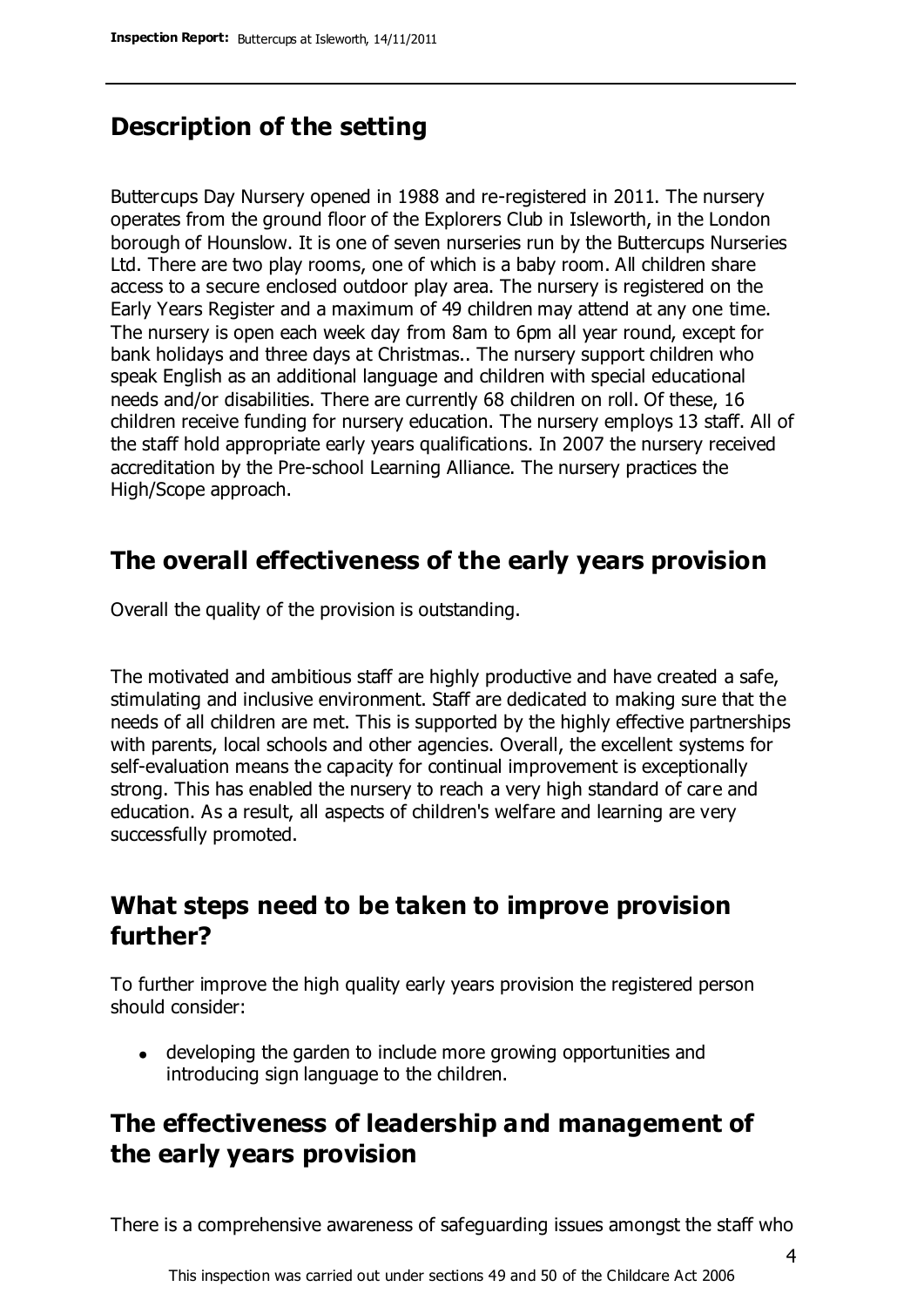receive regular safeguarding training. Children are well protected through the close vigilance of staff and detailed risk assessments that help minimise the risk of accidental injury. A robust vetting procedure checks the suitability of staff thoroughly and new staff are monitored closely during induction. All the required records are well maintained and the effectively deployed staff are clear about their roles and responsibilities. Exceptional organisation enables the nursery to offer an extensive range of play resources. This is extremely impressive as the nursery does not have sole use of the premises and have to pack away everything everyday. The leadership has a clear sense of purpose about what it is they want to achieve and have built a committed team. Staff are greatly valued which means morale is good and the atmosphere is one of mutual respect. Investment in staff development and training along with highly reflective practice has a significant impact in bringing about sustained improvements. Parent's opinions are very important to the staff and inform the nursery self-evaluation. For example, the menu was improved to include a hot meal at tea time for all the children and healthier deserts as a result of a parent's suggestion.

The staff places the promotion of equality at the heart of all they do. There is an abundance of positive imagery within the play resources and displays around the nursery helping children to embrace differences. Parents and children are welcomed in a variety of languages, and pictorial communication is used routinely. However, sign language has not as yet been introduced to the children. The diverse group of staff speak a variety of languages. This is extremely useful in supporting children's home language development and liaising with parents. Consistent and inclusive systems of communication with all parents and carers, including those who speak English as an additional language, result in excellent partnership and engagement. Parents are exceptionally well-informed of their children's progress through daily chats, daily written information, newsletters, and regular consultations. Staff are highly committed to working in partnership with parents, other professionals and other providers involved in the delivery of the Early Years Foundation Stage to support children's progress. The staff take a lead role in establishing effective working relationships. Parents are very happy with the service provided and comment on the ''safe, open plan play space'' supporting their children to make ''choices in their play''. They report that the ''great key worker system'' and ''friendly, approachable staff'' have enabled their children to settle well. Parents appreciate the ''excellent progress'' their children are making and how the ''calm and organised'' staff support children to be ''very well behaved''.

# **The quality and standards of the early years provision and outcomes for children**

Children play a dynamic role in their learning, offer their ideas and respond to challenges with enthusiasm. They are learning to reflect on their experiences when they review what activities they participated in at the end of each session. Children have control over what they want to participate in which increases their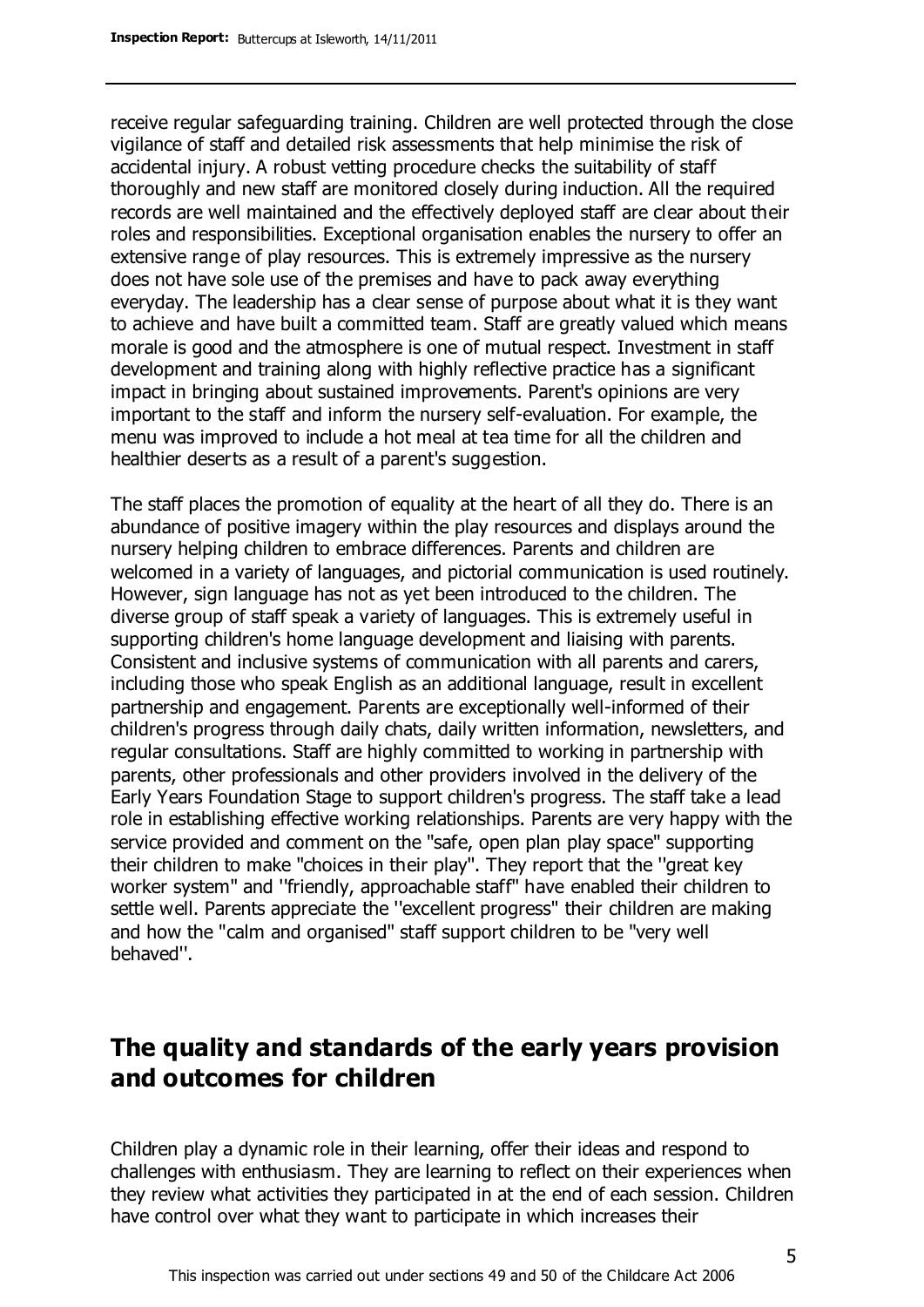motivation, making them eager to learn. Assessment through high quality observation is rigorous. This is used well to guide planning which is tailored to each child's needs through effective partnership with parents. Children show a strong sense of security in the nursery. They confidently access equipment and handle tools safely because they have been given guidance and practise this frequently. The staff manages children's behaviour consistently, and skilfully support them to resolve conflicts positively. As a result, children are developing good social skills, respect each other and their behaviour is exemplary. High quality and consistent interaction helps the children to gain an extremely secure sense of belonging. Children follow excellent hygiene routines such as brushing their teeth after meals. They wash their hands with liquid soap and use paper towels to reduce the risk of the spread of infection. They understand that they are washing away the germs because ''if we eat germs, we might get sick'. Children are developing an excellent understanding of healthy lifestyles because they are offered a well-balanced diet, with meals cooked each day from fresh ingredients by the nursery cook. She ensures that the dietary requirements of every child are met. Children talk about foods that are good for them, prompted by the activity in the role play area of cutting up real fruit. Children have a good understanding of their own bodies and say ''when you breathe it goes through your windpipe'' and ''if you run fast your heart works faster and beats fast''. Daily access to a wellresourced outdoor play area promotes children's physical health and overall learning and development. However, the garden is currently being developed as it does not fully exploit opportunities for children to grow and care for plants.

An excellent balance of adult-led and child-initiated learning experiences are provided. Staff works alongside children exploiting opportunities to make them think. While children experiment in the ''creative area'' staff asks questions such as ''what happens if you mix those colours together'', and ''what shape does that brush make''. This extends the children's learning. Staff engages children well and sustain their interest at story time with excellent use of play props. The children know the stories well, participate enthusiastically and predict what's coming next. Their self-esteem is nurtured when staff praises their knowledge and listening skills. Staff use innovate methods to support children to learn through their senses. For example, while they sing a song about a spider, staff floats a yellow piece of material over their faces to represent the sun and spray them with water to represent rain. The children sing the song in English and in Hindi, they laugh heartily, thoroughly engaged. There is an excellent range of resources and learning experiences to develop children's understanding of problem solving, reasoning and number. They play games with dice and skilfully count out the corresponding number of objects. Children compare, count, match and sequence objects according to shape, size and colour. Number songs support their growing understanding of simple calculation and the excellent use of props reinforces this visually. Children have ample opportunities to become independent, for example, by serving their own food. They learn to be responsible when they clear away their plates. Babies respond positively to the affectionate attention of the staff caring for them. Their well established routines that correspond with home support their needs extremely well. They confidently explore their surroundings, respond with pleasure to music sessions and laugh often. Loving and caring relationships with the children are evident. The staff intuitively attend to the children's needs both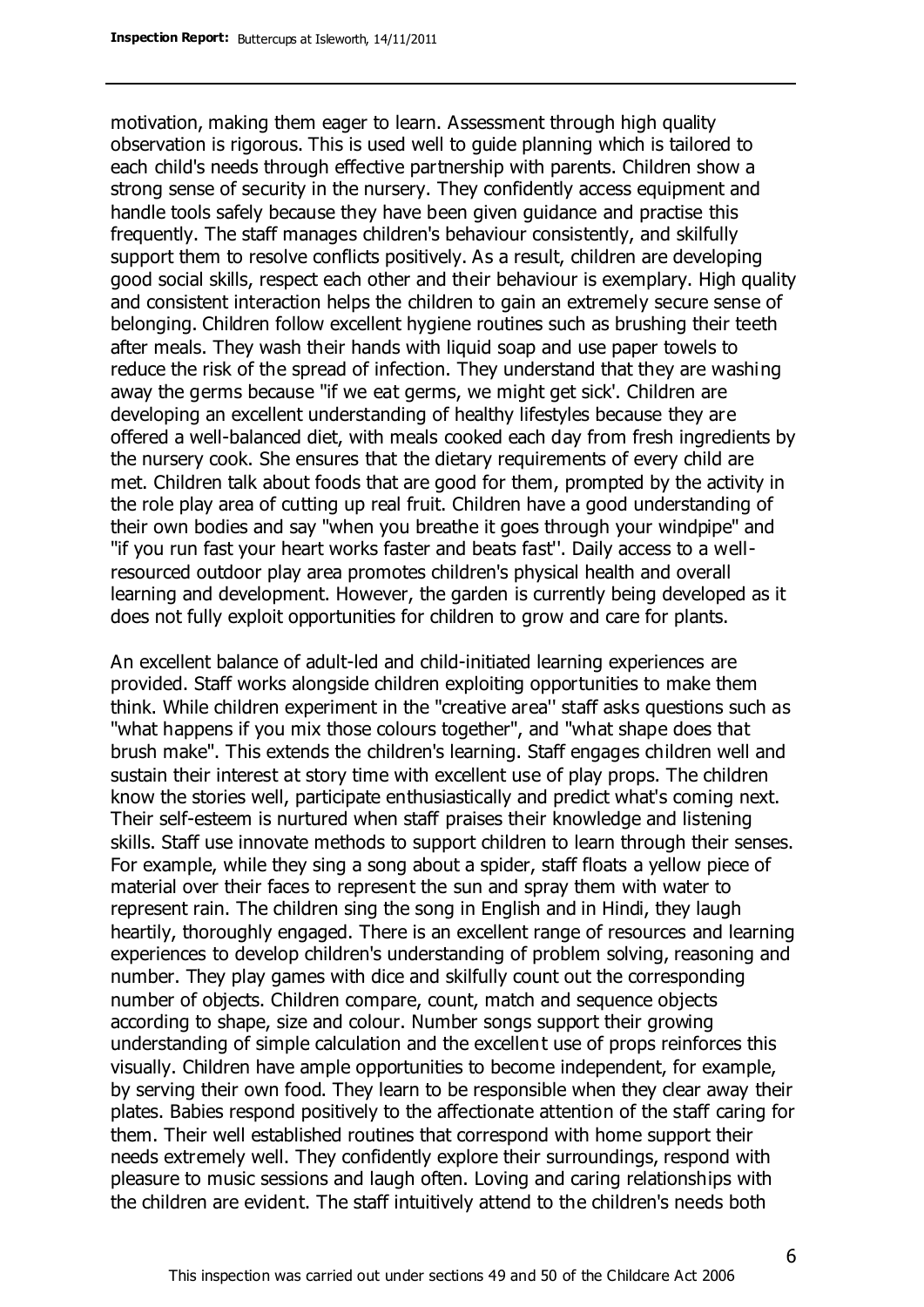physically and emotionally, ensuring they feel safe and secure.